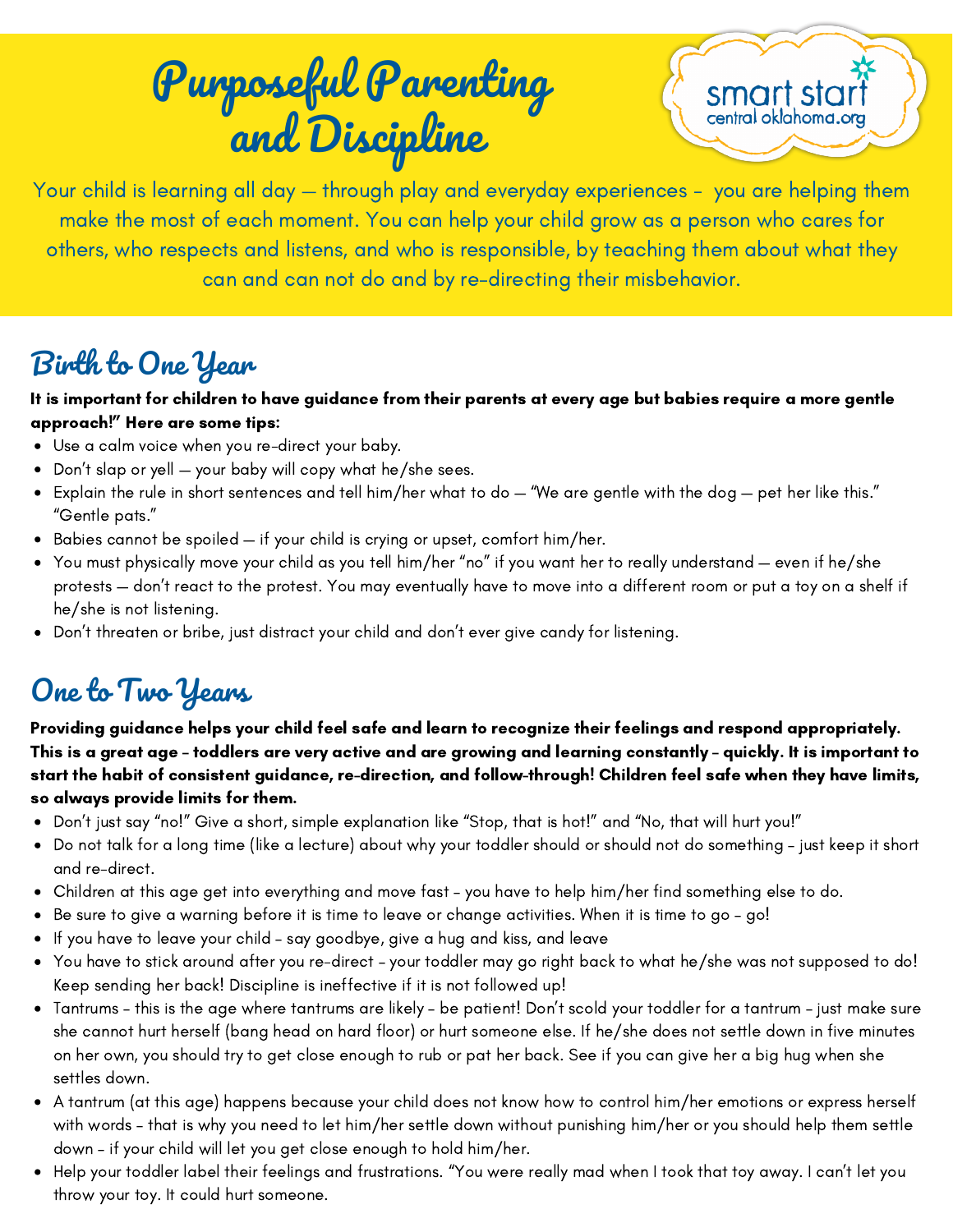## Purposeful Parenting and Discipline



# Two to Three Years

Providing guidance helps your child feel safe and learn to recognize their feelings and respond appropriately. Feelings — they are a part of all of our lives! As adults, we have learned how to manage our behavior when our feelings are strong or we are very upset about something. It is our behavior that would get us into trouble—not the actual feelings. Children are not able to do this; it is our job to help them learn to label and understand their feelings, and then we have to help them learn what to do about them! A main thing we want to encourage is for children to TALK about how they feel — to say, "I am so mad!" or "I really wanted to play some more!" Always emphasize communication!

- Children need to be able to recognize their feelings know the word for how they are feeling (knots in your stomach, heart beating fast, clenching a fist...) we have to give them names to use for their feelings.
- Young children will react physically to their feelings (yelling, hitting, running away...) it is our job to help our children learn how to cope with their feelings without hurting themselves or anyone else! Show them what they can do ("I like the way you told me you were mad. When I get mad I count to ten or take deep breaths, like this...")
- When we are dealing with their misbehavior, it is usually a feeling that they are acting on (jealousy—taking someone's toy; anger—slapping someone...) That is why helping them identify and label their feelings, and finding acceptable solutions, are all very important!

### Three to Four Years

Providing guidance helps your child feel safe and learn to recognize their feelings and respond appropriately. We want our children to make decisions based on what is right and wrong. We often try and influence children through extrinsic rewards and punishments, using bribes and threats. This is sometimes effective but does not teach them how to make decisions independently.

As children grow and spend more time away from their parents it becomes critical that they base their behavior on their internal values and knowledge of what is right and wrong. We don't want them to make decisions according to what their peers are telling them or if they feel they will be caught and punished. Children must be given opportunities to make choices throughout their childhood so when they are in situations away from us, where the consequences can be severe, they are empowered with the skills to consider their options and make responsible decisions for which they will have to be accountable.

Limit-setting with preschoolers is a safe, effective way to help them become competent individuals, demonstrate self-control, make decisions based on reasoning and experiences and teach them how to be accountable for their behavior.

#### **Setting Limits**

- $\bullet$  State the rule or expectation we can't assume children know what we don't tell them!
- Tell them what you want them to do (use walking feet, sit in the chair, use kind words)
- You are responsible for enforcing the limits; follow through!

#### **Feelings**

- Important to acknowledge, label (you are feeling sad because we have to leave the park. I feel sad too.)
- Don't Deny —socially unacceptable feelings (hate, anger, jealousy, greed…) does not mean the child is bad.